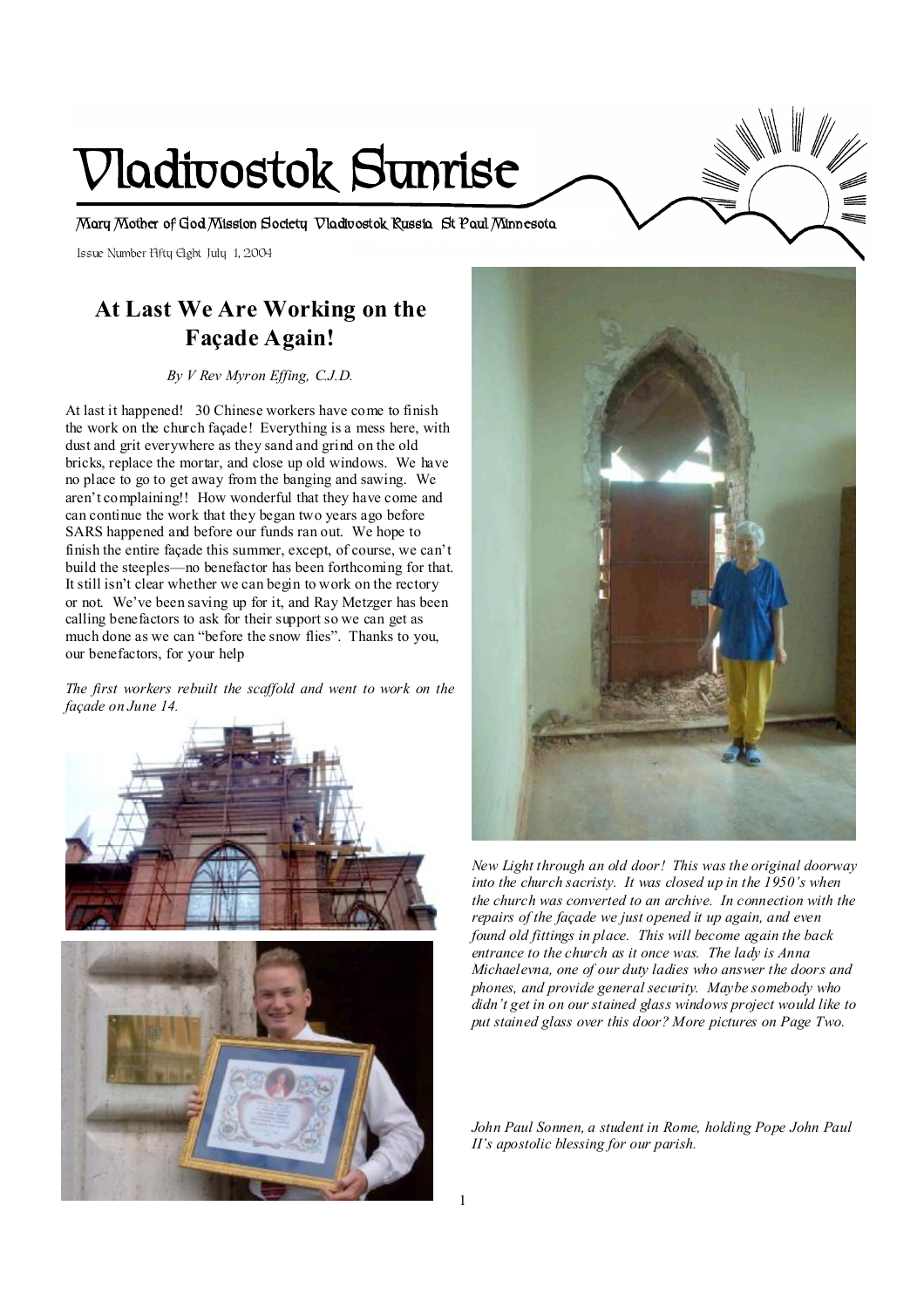

*The extra windows broken into the outside walls on the South side have to be reclosed, so that the building, an architectural monument, will look as it did when it was built from 1908-1922.* 

*The windows as seen from the inside. We'll have to "live in a cave" until the last added floor can be removed from the church to restore the interior to its original condition.* 







*Our workers have come to us from all parts of China. They are certainly hard workers, fast and inventive. The Russian-Chinese translators are a couple who are professors of the Russian language in a university in China.* 



*Windows being closed up in the future and past sanctuary of the church behind the former and future main altar.*

*The exterior walls are beautiful after restoration!*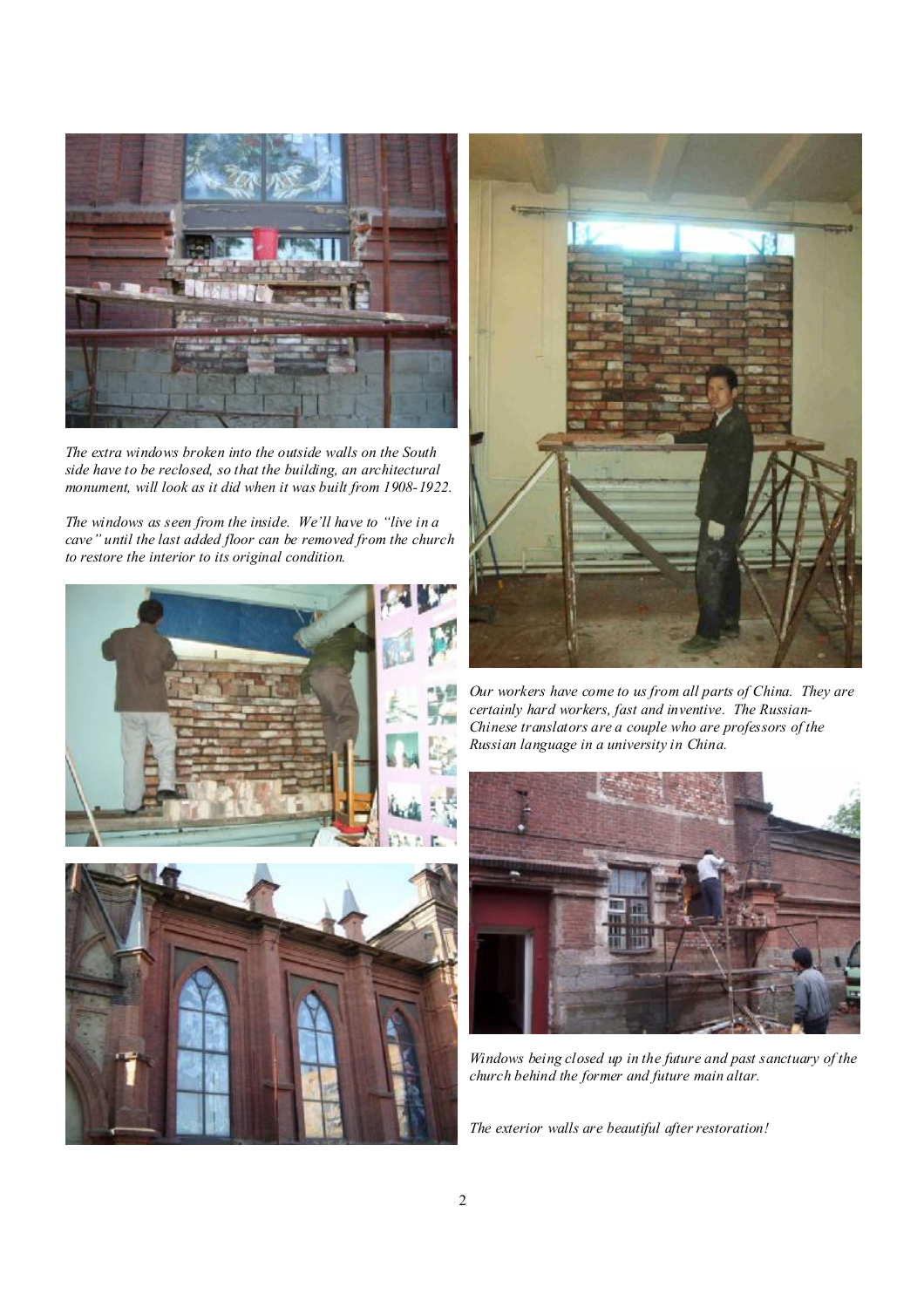## **Nakhodka Parish Given Land**

## *By V Rev Myron Effing, C.J.D.*

The City of Nakhodka has offered us a beautiful piece of land near the city center for building a church dedicated to Our Lady of the Pacific! Nakhodka is Russia's main shipping port on the Pacific Ocean. The land will be rented to the parish at a minimal price (Land rental in Russia is like property taxes in America.) provided we help the city to build a bridge on the nearby city street which will be needed in any case by our parishioners. Our part of the bridge project is \$28,000. Is it possible to think that our poor Nakhodka parish will at last have a church building all its own? The city insists that it has to be a beautiful building to receive such a prestigious piece of land right in the middle of the city (one block from city hall), and

Our Lady of the Pacific needs a beautiful church, doesn't she? The land really promises to be a beautiful location, bordered on two sides by a small river, on the third side by a rarely used railroad track, and on the fourth side by a street which parallels the main highway through Nakhodka. Across the river there is a high bank and a hotel which will look down at the church and river below. Beyond the railroad tracks there is planned the new stadium and other sports facilities for the city, including water sports on the lake which empties into "our" river. There is enough land for the foreseeable needs of the parish in that parcel. We have about four months to present the preliminary church building plan, and two years to begin construction before the mayor's order giving us the land would expire. On July 5 we made the first payment—half of the cost. We don't have a grant for this work in Nakhodka. We are depending upon our daily mail donors. God bless you! Who would like to help build a beautiful church in downtown Nakhodka dedicated to Our Lady of the Pacific?



1аходка, Масштаб 1:2100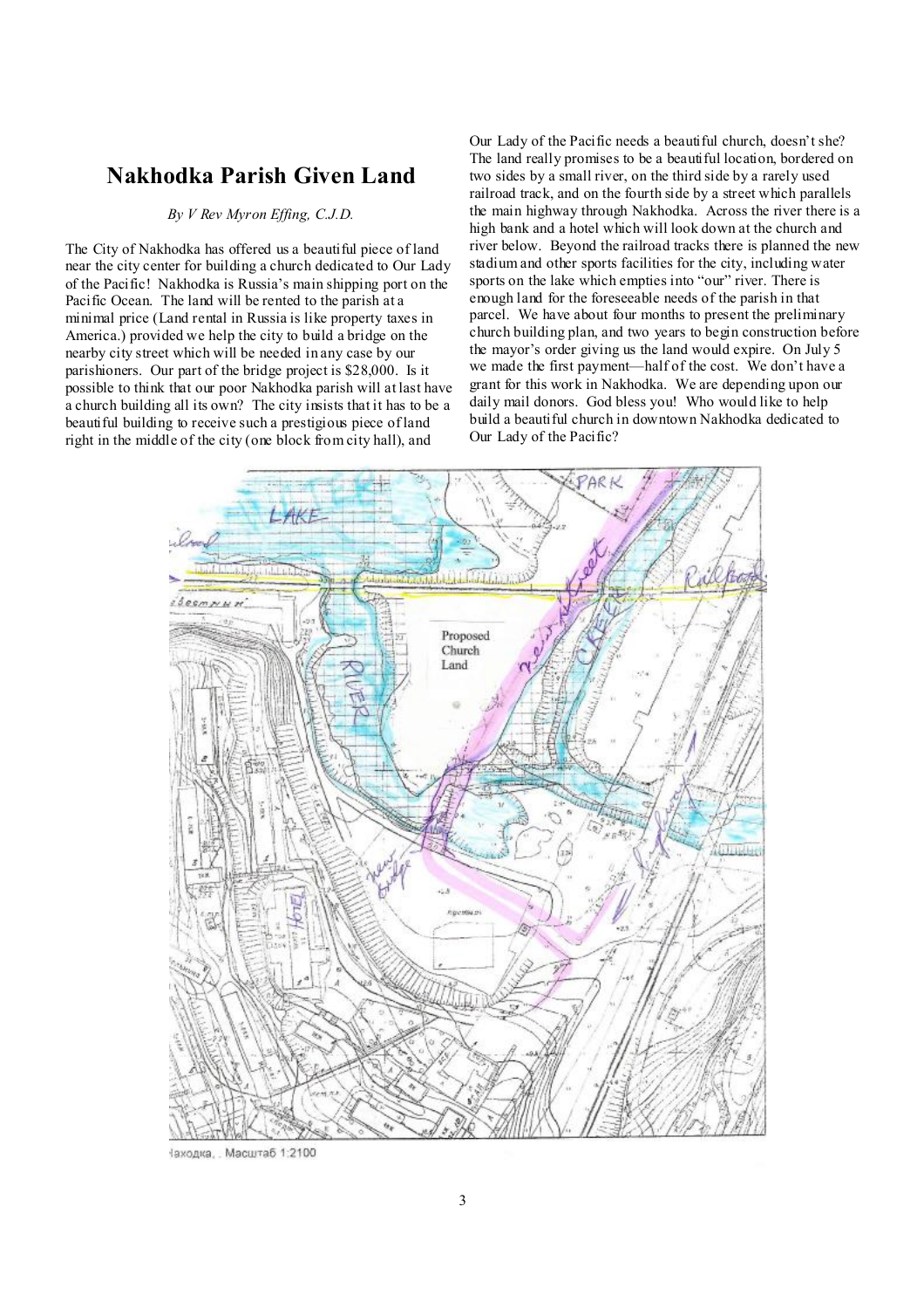## **News Notes**

#### *by V Rev Myron Effing, C.J.D.*

● In late April CARITAS was notified that the cafeteria where it feeds 60 elderly and handicapped people four times a week had been sold and was closing. This was sad for us and the clients because that cafeteria was just a block from the train station where all the transportation from throughout the city intersects, so it was the ideal place for a soup kitchen. CARITAS has since found another cafeteria--not nearly so conveniently located--and was able to get a contract and begin working again with only a two week intermission. They say that the food is even better at this new cafeteria. The program serves aged and handicapped people including those who were registered at the government Social Protection Agencies of Frunzensky, Pervoretchensky, Sovietsky, Leninsky and Pervomaisky counties of Primorye. Our clients are



representatives of the most indigent group of these needy people. The parish also invites people encountering difficult situations--those who have lost their homes in fires and other homeless. The tasty meals consist of vegetable salad, soup, meat or fish, porridge, a bun, and tea. This work is sponsored by the Sisters Mercy of St Anne of Zaragosa, Spain. All the volunteers who organize and operate the soup kitchen are our parishioners.



*Fr Dan and the organizers of the Easter Ecumenical Concerts.* 

● The Easter Ecumenical Concerts brought our Catholic parish a priceless amount of good will and collegial cooperation in the Protestant community. Because of our collaboration the Protestants feel even closer to us than before. During the two months of rehearsals, one of the participating Protestant confessions invited us to be part of a weekly radio program produced by a consortium of Protestant Churches, which we had not heard about before. We have to pay for whatever air time we use, but the prices are heavily discounted, so it has presented a great opportunity for us. We have already done two programs about our Pro-Life work and our Women's Support Centers; and about Science and Religion, featuring an interview with our resident physicist and astronomer Fr Myron and a talk by our resident lay theologian Cyril Voitsel. Later in May we will be responsible for producing another third program about the difficulties the older generation (60's and 70') have to convert to Christianity after living most of their lives trying to conform to good Communist ideology. So just for this invitation to take advantage of heavily discounted radio air time, it was well worth organizing the Ecumenical concerts.

● Sister Agatha Kovalchikova, SSsP, is the new Diocesan Director of CARITAS. It was wonderful to have her as our guest in May so we could show off all the wonderful work which is being done by our parishioners-volunteers in support of the poor, elderly, and the infirm, all with the help and support of our benefactors. She agreed with Fr Myron, the President of CARITAS of the Vladivostok Deanery, that his workload is too great to adequately serve as President, so it was agree that he would appoint his personal representative who would carry out much of the President's work. Fr Myron decided to appoint Vladimir Pisorenko from Lesozovodsk as the President's Representative. Vladimir has years of experience as a CARITAS volunteer, practices law in the courts of Lesozovodsk, and works as an officer of the organization "Consumer Rights Protection", so he has much experience with the kinds of questions the President is faced with. He will continue as Trustee of the Lesozovodsk Parish of the Visitation. Mrs Anastasia Potopenko continues as Director of the CARITAS for the Vladivostok Deanery.

• RENOVABIS is an organization of the German Bishops which is concerned with helping the Church in the newly freed parts of the Soviet Union and other places. We are grateful to RENOVABIS for providing half the money for our church windows and frames, the other half having been donated by American benefactors. This year and last they also provided funding for some of our summer programs. Now our friend at RENOVABIS Mrs Christine Dodt is coming to visit Vladivostok for the first time! She is especially interested to see the work of our eight Women's Support Centers. Her visit is planned for September.

● It was a pleasant surprise when a former parishioner, Denis Bondaryev, returned to Vladivostok after ten years in America. It was Denis who was our first evangelization director, and he was the anchor of our TV program at prime time on Saturday night. He has a son and his mother here in Russia, and thought it best to return for some time. Naturally, we immediately asked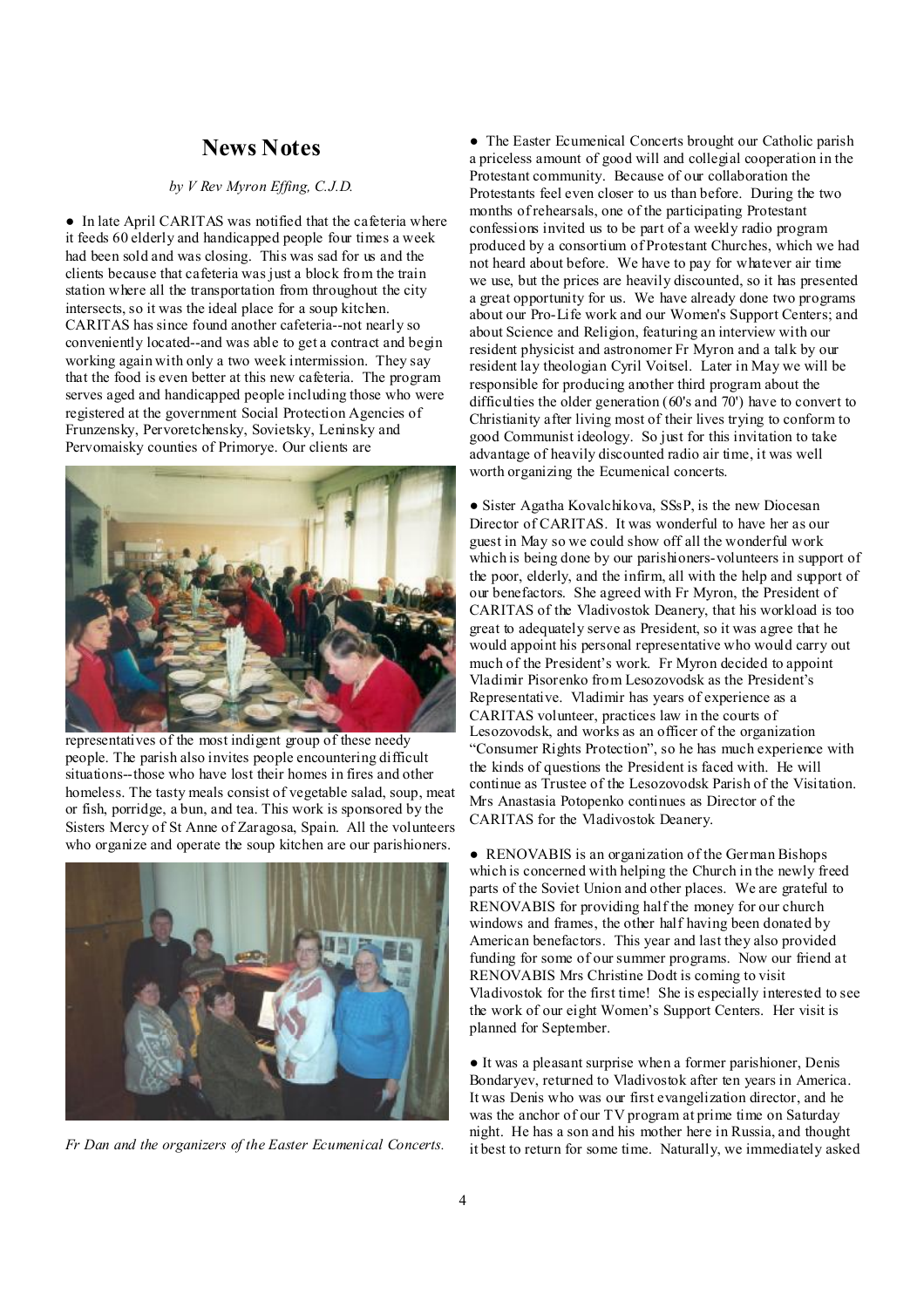him to work again for the parish. He will have four tasks: Help found boy scout troops (He has experience working with the scouts in American), help develop StJoseph's Parish in Second River, help anchor the program for university students, and edit the Russian version of the *Vladivostok Sunrise* which is our parish bulletin and deanery magazine which has special meaning for those aged parishioners who can rarely attend Sunday Mass, and for those parishioners who live too far from parishes to attend mass more than several times a year. Yuri Belozorov has been editor for some time, but giving Denis the job will free up Yuri to be more involved in pro-life work and scout work. Welcome back Denis!

● We are always looking for historical materials about our parishes. Viktor Gregorievich is a friend of ours who is an avid collector of old photos and postcards, and is the city's expert on old construction methods and supplies. He can tell which factory an old brick came from! A recent find of his at the postcard-club exchange is a photo of Vladivostok taken from the Golden Horn Bay in 1922. Low and behold a fragment of that postcard shows our cathedral surrounded by the scaffold during its construction! Below the church is the white rectory, and the barn for the priests' horses to the left of that. The temporary church is invisible in the trees to the right of the rectory.



*Our church surrounded by scaffold during its construction in 1922.* 

● In May, George and Joan Riess, our benefactors from Kettering, Ohio, who started our Women's Support Centers, went to Cleveland to take part in the Knights of Columbus State Convention as representatives of their Maria-Joseph Council. Saturday morning, many awards were made by category and by the six Ohio dioceses. George was surprised to receive a plaque as the Volunteer of the Year of the Cincinnati Archdiocese. However, at the State Banquet Saturday evening, he was "totally stunned" to receive a plaque as the State Knights of Columbus Volunteer of the Year. In reading the citation, the State Deputy emphasized his volunteer work in Russia, and the great effect his volunteer efforts have had on the lives of so many Russian people, including the more than 600 Russian children who have been helped by George's invention and promotion of the "Adopt-a-Birth" program, let alone all the women and families he has helped through the Women's Support Centers. He was selected as the best from among 68 nominees. Congratulations, George! We'd say, "Hat off to you!" The Russians would say "A deep bow to you".

● On June 13 we finished the first Rachael's Vineyard retreat. This first retreat was sponsored by the Donald D. Lynch Family Foundation of Raleigh, NC, and was surely a wonderful success. It is a retreat to help heal women who are suffering from postabortion syndrome, which most Russian women are, as the abortion rate has been an average of eight abortions per woman (Men, too!) Speak about genosuicide!—when a nation kills itself in the womb. No wonder Russia suffers so. The Russians say that the situation here is so bad that they have to have abortions. I say that the situation here is so bad BECAUSE they have abortions. I just heard that the Australian government is now taking measures to increase the number of births—so much for the "Population Explosion". The Russian government is also thinking of taking steps. Diane Szurleys came from Ketchikan, Alaska, to lead our Rachael's Vineyard retreat. Our parishioners are very anxious to continue these retreats here in Russia. They have already done the first one of their own at St Joseph's Parish in Second River. The retreat directors prefer smaller groups, so our small parish premises are sufficient to do the retreats in each of our parishes. If there should be a larger group, we are ready with the children's camp at Sod-Gorod.

● In May I had to go to Moscow for a meeting of the Archdiocesan Commission on Relationships with the Government. It was good to get a fresh view of the situation all over Russia. The main difficulties have to do with the unfounded complaints of the Orthodox Church. Meanwhile, the Orthodox Church does in Roman lands exactly what they accuse Catholics of doing in Russia. If you have internet, try looking at <http://www.ocmc.org/index.php> We try to maintain good relations, and pray every day for reconciliation between the Churches, but meanwhile the government is anxious to guarantee that all religious people have their rights as written in the Russian Constitution respected, thanks be to God.

● Brother Oleg has a funny story to tell us from the seminary in Slovakia where he has just finished taking his exams for this year. One teacher decided to propose to his class that he would just give them all C's if they didn't want to take the exam. Because it was to be the last exam, they all agreed—except Brother Oleg. He took the exam and got a B. Then the other seminarians complained that maybe they might have gotten a B, too, but it was too late! A good lesson: Don't try to take the easy way out.

● This past year Brother Oleg was our only seminarian, but now, for the next school year, we have added one more, and a third is in the planning stage. Five married men—our parishioners--have also petitioned our bishop to become permanent deacons. So far the Russian bishops have not approved a deacon program, but perhaps it will happen.

## **Remember "Mary Mother of God Mission Society" in your will.**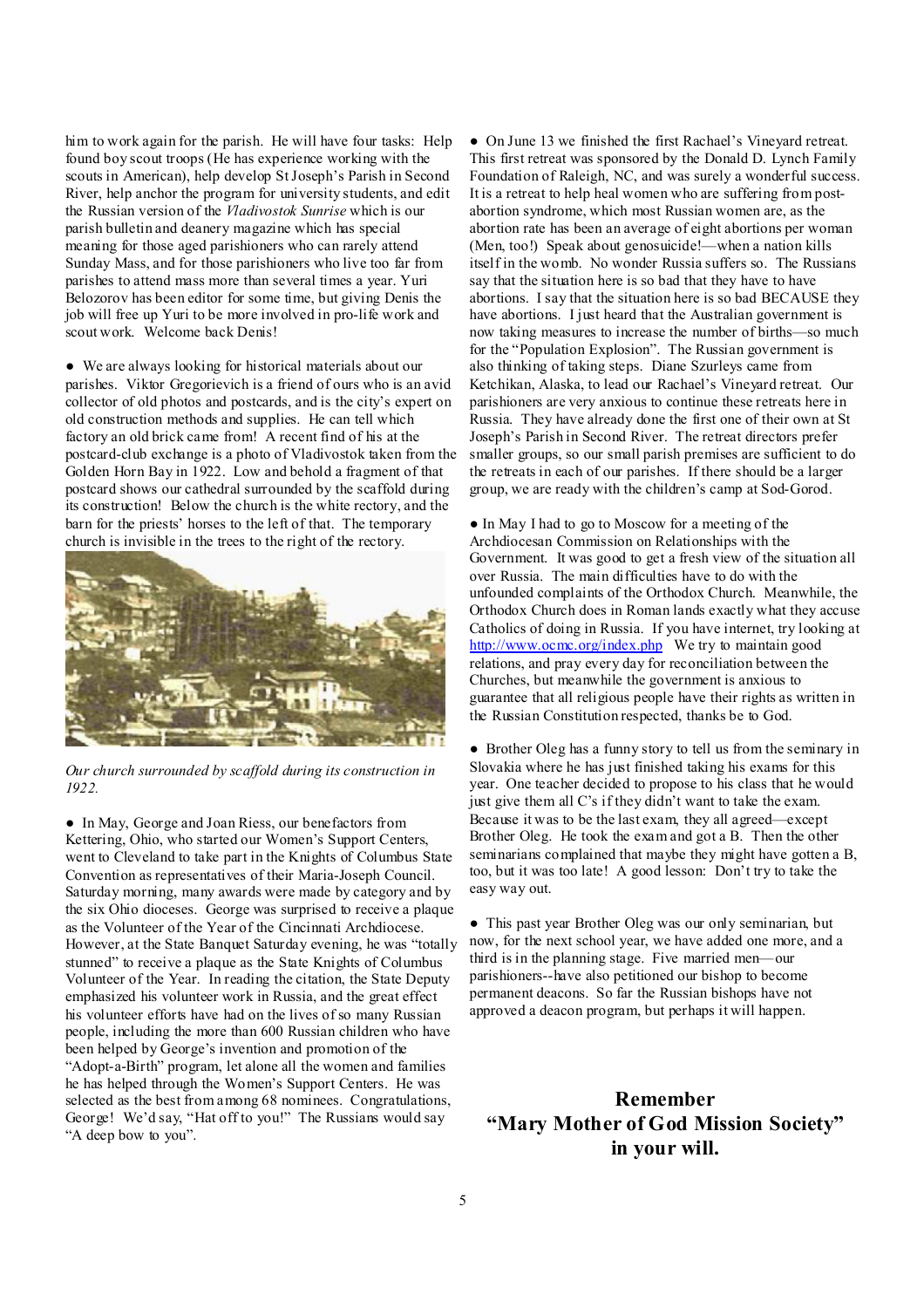## **The Birth of Pain**

#### *By Kristina Pavlova*

 Larisa Kalinichenko and I were on our way to the first Russian retreat sponsored by "Rachel's Vineyard". I never imagined that I was about to discover something amazing for myself and the other women who would attend. This first Russian retreat of Rachel's Vineyard was held in Magadan this past April by Diane Schuley from Ketchikan, Alaska, for women suffering from Post-Abortion Syndrome. Larisa is the head of the Ugolnaya Women's Support Center, and I work with the formation of our WSC volunteers and as a volunteer for the Central WSC.

It is clear what a great need we have in our country for spirituality: each and every family is touched by the tragedy of the death of an unborn child--these are personal tragedies for could-be mothers, sisters, grandmothers and just someone we know. We simply cannot live on as the same person, when children are being killed right next to us. This was my first discovery I made during the retreat. And that it's not necessary to experience abortion yourself to plant its pain in your heart for many years to follow.

My goal was to obtain skills and information I could utilize while working for the WSC's, but I did not expect to learn much new. I had the idea that it was going to be something like a Bible workshop and I was a bit doubtful that it might be of any help to my duties. But what I saw was more like an experienced group of psychotherapists at work. The program of this seminar was developed by Dr Theresa Berk, a specialist in philosophy and psychology. In contrast with other psychotherapeutic programs I have attended, this program promoted a "spiritual approach" which I found extremely effective--pain disappeared from my heart leaving tranquility and hope instead. Yes, it happened to me right there--a sudden relief from guilt that had been haunting me since the day I failed to prevent my friend from having an abortion.

Another tremendous discovery was the fact that PAS affects women even more extensively than it was considered before. During the program *none* of the women claimed not to feel any guilt or pain. For them it did not matter how long a time ago it happened, what were the conditions, and what reasoning (or its lack) that had lead them to make the decision – the pain was born on that day. And if this pain is not released, the women will continue to live with it. Not only do they suffer, but also those close to them as well. Therefore, we all suffer from PAS We all mourn the unborn.

So, how to release--how to "give birth" to this pain? The spiritual exercises of Rachel's Vineyard become a "birth house" for this pain. First, a woman sees she doesn't suffer alone.

Second, these exercises help a woman to "open-up" and meet understanding and acceptance of other participants (This program has been adapted for men also). And finally, it leads to a complete candidness with God, whose healing power dissolves the pain and grants the joy of relief and hope.

In May we offered this program in Vladivostok for our WSC's. It was attended by many of our volunteers. This time Larisa and I served as assistants to the retreatmaster Diane Schuley. Another seminar is being planned in June, and I wish God would bless us to have these seminars each month.

The seminars end with a poll:

1. What is your impression about this seminar?

2. What do you like most in this program?

3. What do think can to improve the quality of the meeting? And here are some answers:

"My general impression – all that we've done has been highly spiritual and Diane, Kristina and Larisa have been sincere in their compassion. Many thanks to you for your understanding and support! You have reached our hearts – now we are united with God through forgiveness that came from our unborn."*"I personally found it most exiting to see how some 'tough' women became relaxed and humble, even helpless, but not afraid to face and show their pain and weakness. Theywere strong in their humility to show us their pain-torn souls. The fact is, Diane, Kristina and Larisa were able to 'melt' our souls down and then to heal them. And this is what the program is about!""I have only one suggestion – go on with the program in our WSC's and parishes and invite everyone who has in any way been involved in abortions."* 

*"The meeting impressed me greatly! My load was heavy, many things I gave serious contemplation. I spoke up and now I feel relieved. Here is my suggestion: such exercises are a 'must' for all suffering from PAS.""The impression is overwhelming. I couldn't even imagine being part of such a meeting. I felt comfortable to share my thoughts with others and get rid of my burden. Here you can talk about such things and no one judges you.""Overall – very positive. All steps of the program are carefully thought through, letting the participants respond to all their questions. And as the result – they gain serenity and peace."* 

*"Spiritual balance and health through spiritual purification. This program can be helpful to men as well thus helping the women – the whole families. Thanks for all you've done for us, for your courage, patience and love!"* 

*"I liked it very much. Glad to be here. The most important* 

*part is the healing people receive. They also receive* 

*forgiveness, hope and their children back."*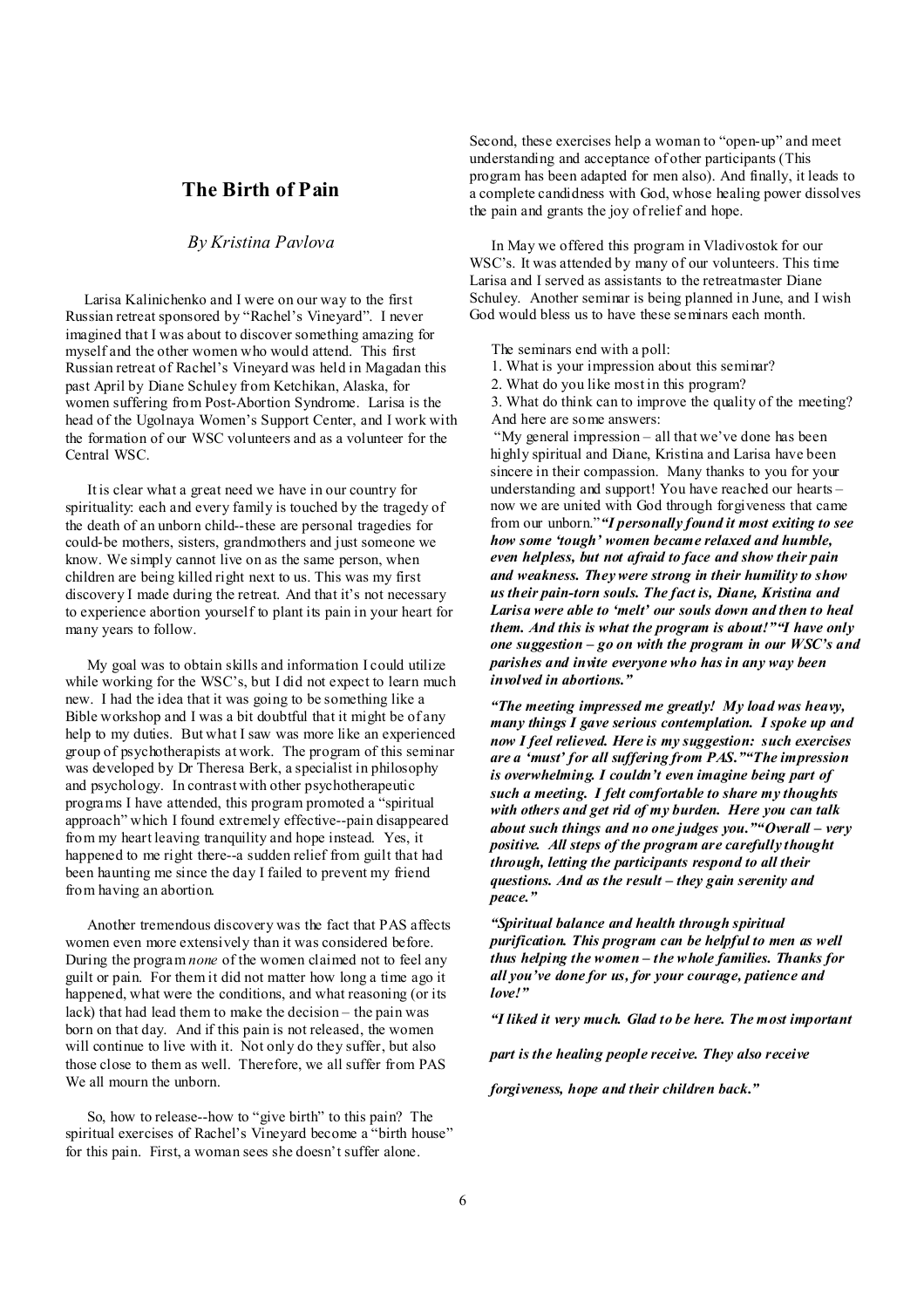*"We all are in need of such meetings. It's like dropping a heavy weight; this letter 'whisper from heaven' and a letter to my child. All helped me to cknowledge my mistakes, to come back to myself, back to the Most High. Rachel's ineyard has to be widely popularized among women. And among the young."* 

*"Wow! Powerful stuff. Heals and comforts. The best part was the Biblical scenes played by the participants. Exercises are very powerful. I wish whole families would attend. Very impressed. Unprecedented."* 

*"This session helped me to find healing and understanding of problems in my family. It taught me how to help others. I liked every part of the meeting, I am happy. Thank you very much. You guided me to accept the Lord and opened my heart, which has been blackened by vanity and pain. You helped my heart to love again and to share this love with other people."* 

# **How to Communicate with Us**

### **Office in Russia:**

**Phone:** 011-7-4232-26-96-14 **FAX:** 011-7-4232-26-96-16 **E-mail:** [myron@catholic.vladivostok.ru](mailto:myron@catholic.vladivostok.ru) [daniel@catholic.vladivostok.ru](mailto:daniel@catholic.vladivostok.ru) [CARITAS@mail.primorye.ru](mailto:CARITAS@mail.primorye.ru) **Internet:** Russian language: [www.catholic.vladivostok.ru](http://www.catholic.vladivostok.ru) Please do **not** send any **donations** of any kind directly to Russia. For donation information, see below. **Letters** without donations can be sent to: Most Holy Mother of God Catholic Parish Volodarskovo 22 690001 Vladivostok RUSSIA

## **Office in America:**

**Phone and FAX:** (651)227-0208 **E-mail:** [usoffice@vladmission.org](mailto:usoffice@vladmission.org) **Internet:** English language: [www.vladmission.org](http://www.vladmission.org) **Donations** of money and **letters** should be sent to: Mary Mother of God Mission Society 1854 Jefferson Ave St Paul MN 55105-1662

Or you can donate from your credit card through our web site. Your donations are tax-deductible. You will receive any required receipt for IRS tax purposes by return mail.

**Donations** in kind. If you have items that you think we can use, please contact Mrs Sandra Sonnen at the Mission Office in St Paul giving a complete list of items.



## A Weekend Retreat with Fr Myron and Friends and Benefactors **Don't be "left behind"!**

**When?** October 22-24, 2004 (Friday evening through Sunday noon)

**Where?** St Paul, Minnesota. Events will be held at famous St Agnes Parish. Hotel accommodations at Sheraton Four Points Metrodome Hotel or homes of local benefactors.

**Why?** We will pray together for the success of our mission. We will share the stories of our mission and better understand why this mission is so important. We will get answers to our questions. We will learn how we can be even more effective as friends and benefactors of the mission.

**How much will it cost?** Meals: \$45. Local Transportation: \$30

**How can I get more information?** See page 6.

# **You'll be sorry if you miss this!!**

**Vladivostok Sunrise** Edited and Produced in Russia by V Rev Myron Effing, C.J.D. Printed by the Sisters of St Peter Claver, St Paul, Minnesota. Assembled for mailing by Nativity Parish, St Paul, Minnesota. Mailed by Mary Mother of God Mission Society, St Paul, Minnesota. Authors are noted if other than the editor. A full color version of the *Sunrise* is available at [www.vladmission.org](http://www.vladmission.org)

#### *(Continued from Page 8.)*

Please prayerfully consider a donation for this religious house. It could be a reminder for your family for generations that you gave to the revival of Catholicism in Russia! We will place your remembrance on a memorial plaque in the building. If you donate a room it would be named in your honor, or after the person you designate. A room for a priest or seminarian would be \$5000. However, a gift of *any size* would help move us toward the completion of this project. A representative from our mission may have contacted you by phone to chat about this and answer any questions you may have.

Thank you, and God bless you for your continued support.

Sandra and David Sonnen Mission Desk, Office in America webpage: [www.vladmission.org](http://www.vladmission.org)